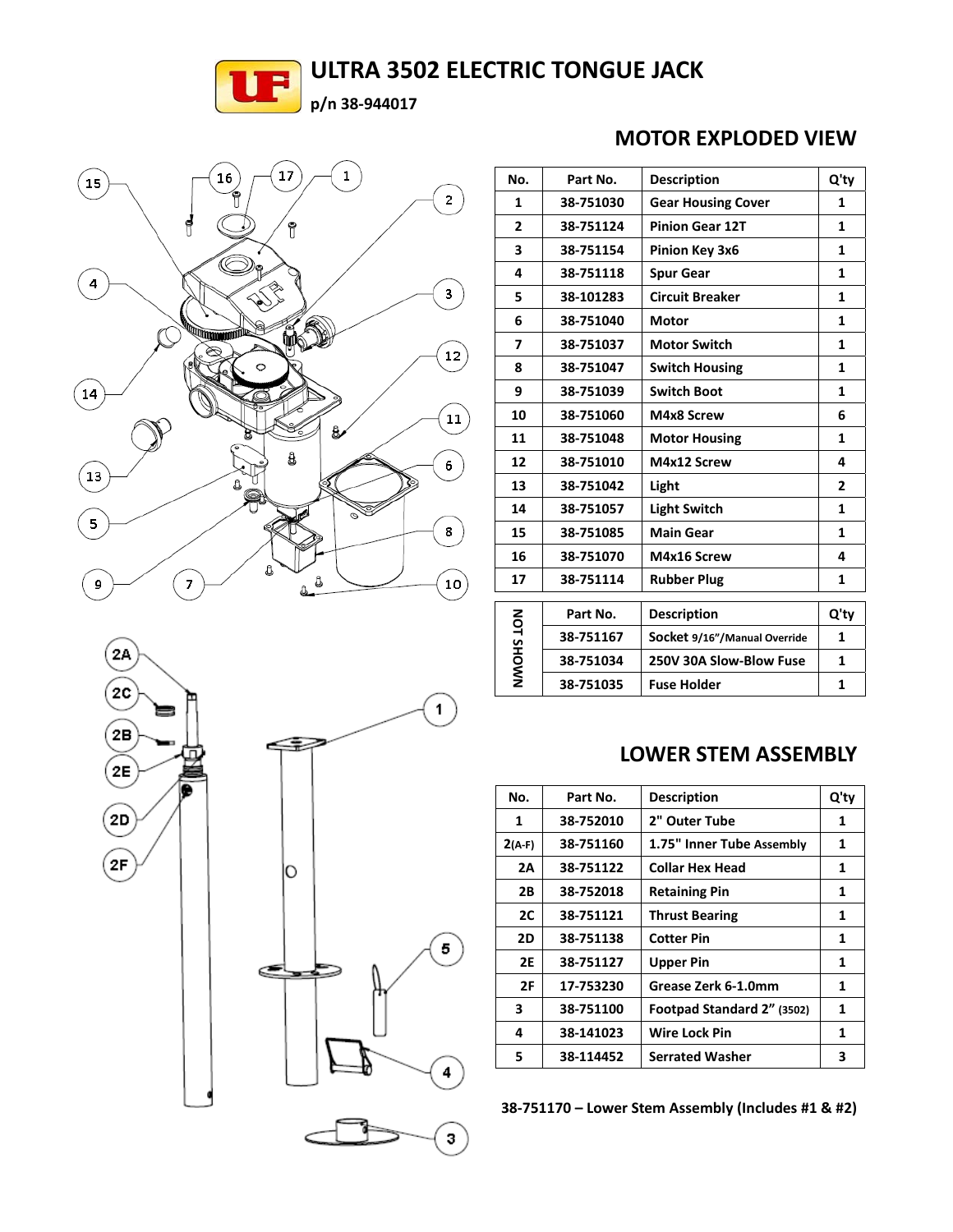### **AVAILABLE PARTS**

# **MOTOR/GEARBOX**

**(LOWER STEM FOR THE BELOW JACKS IS NO LONGER AVAILABLE)**

**Ultra 3500 – 2.25" Tongue Jack – serial numbers up to 10‐021000**

**Ultra 3502 – 2" Tongue Jack – serial numbers up to 010150**

**Ultra 3002 – 2" Tongue Jack – serial numbers up to 10‐012000**



| NO. | QTY. | PN#       | <b>DESCRIPTION</b>            |
|-----|------|-----------|-------------------------------|
| 1   | 1    | 38-751114 | <b>CAP-PLUG</b>               |
| 2   | 8    | 38-751010 | <b>SCREW M4*0.7-10MM</b>      |
| 3   | 1    | 38-751025 | <b>PIN-HEADED</b>             |
| 4   | 1    | 38-751041 | <b>SWITCH-ROTARY LIGHT</b>    |
| 5   | 2    | 38-751042 | LIGHT-SHIELDED UTILITY        |
| 6   | 1    | 38-751040 | <b>MOTOR -12 VOLT</b>         |
| 7   | 1    | 38-751048 | <b>HOUSING-MOTOR</b>          |
| 8   | 1    | 38-101283 | <b>BREAKER-CIRCUIT</b>        |
| 9   | 1    | 38-751037 | <b>SWITCH-MOTOR</b>           |
| 10  | 6    | 38-751043 | SCREW M4*0.7-7MM              |
| 11  | 1    | 38-751047 | <b>HOUSING-SWITCH</b>         |
| 12  | 1    | 38-751039 | <b>BOOT SNAP SEAL</b>         |
| 13  | 1    | 38-001016 | <b>MANUAL CRANK (SLOTTED)</b> |
| 14  | 1    | 38-751035 | <b>FUSE HOLDER</b>            |
| 15  | 1    | 38-751034 | <b>FUSE 30 AMP SLOW BLOW</b>  |

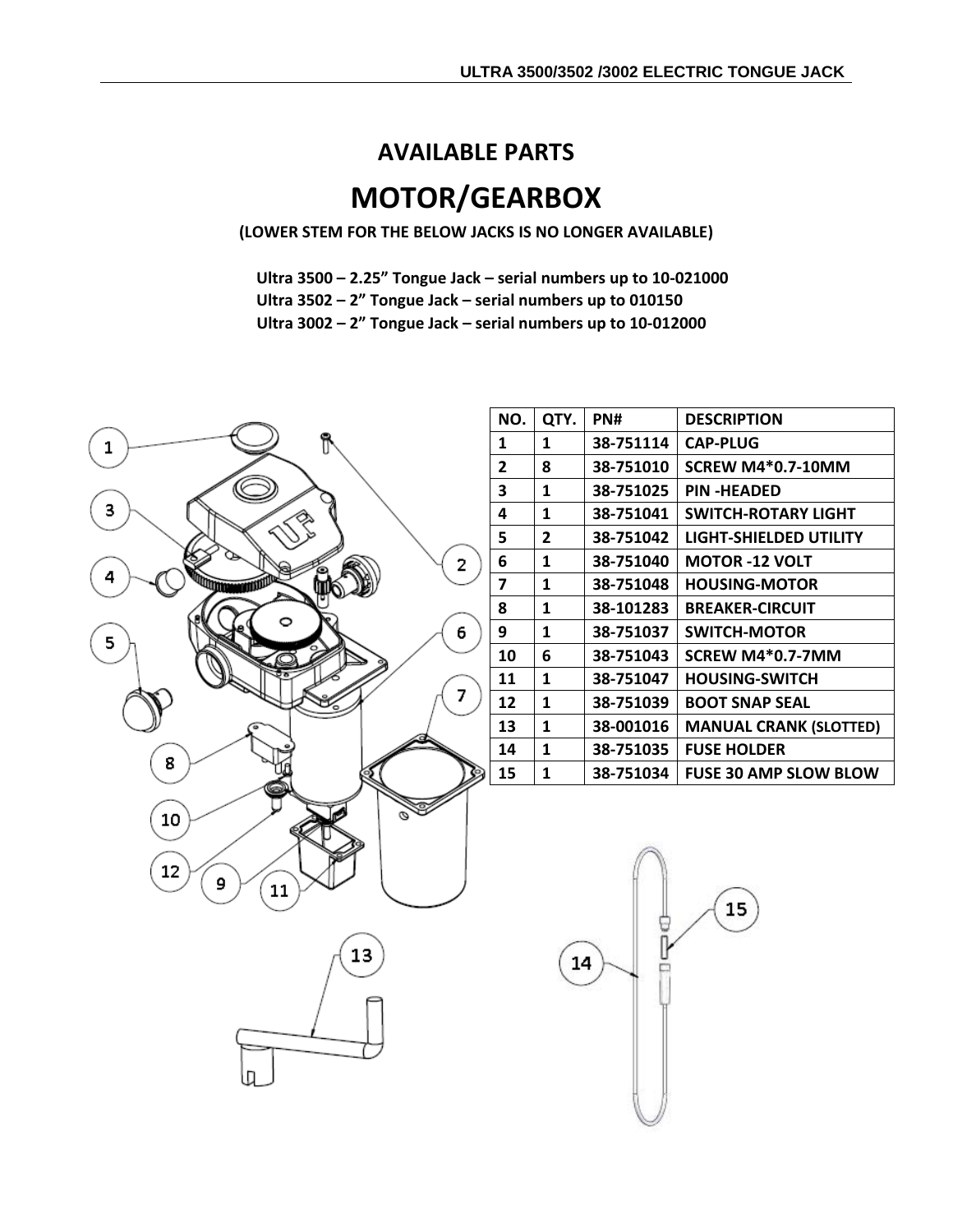## **INSTALLATION/OPERATION**



#### **APPLICATION**

The Ultra 3502 [Electric Tongue Jack](https://www.carid.com/rv-jacks-levelers.html) is a 12-volt motordriven screw jack for use on travel trailers and boat trailers.

#### **SPECIFICATIONS**

Vertical Load: **3500** lbs. continuous over full stroke with 5000 instantaneous tongue breakaway capacity.

Travel – 18″

Power Requirement -12 volt D.C.

Model # 3502 - 2" outer tube w/  $1^3/4$ " inner tube

Retracted Height -  $25^{1}/2''$ 

Removable Foot Pad -6″ dia.

Approximate Shipping Weight – 22 lbs.

#### **INSTALLATION**

- 1. Block the wheels and support the trailer ″A″ frame securely.
- 2. Remove the existing jack.

**NOTE: Save the original nuts, bolts, and washers for installing the Ultra 3502 Electric Tongue Jack.**

- 3. The Electric Tongue is internally grounded. Therefore, for good electrical contact, clean well where the ″A″ frame comes in contact with the Tongue Jack Mounting Plate.
- 4. Install the Electric Tongue Jack using original nuts and bolts and the 3 serrated lock washers supplied with jack. The serrated lock washer is placed under the bolt and on top of the mounting plate.
- 5. The Electric Tongue Jack was designed to replace an existing crank down jack. The diameter of the outer tube of your chosen jack, will need to match the

existing hole size, or you will need to modify the hole diameter to fit.

- 6. Depending on user's personal preference, align the motor head so that the motor housing is facing the front of the "A" frame or so that the motor housing is facing the driver side of the trailer.
- 7. Install the Fuse Holder. The Fuse Holder can be installed by means of either crimping or soldering the connections. For convenience the Fuse Holder should be installed near the power source. Cut red wire in half, connect one end to the end of the black wire from the jack and connect the other end of the red wire to the positive post of the battery.

#### **WARNING: When using an extension wire, DO-NOT use smaller than #10 gauge wire.**

**CAUTION: We do not recommend using the flip-up type footpad. Doing so requires the tongue jack to be altered which voids the warranty and can cause the failure of the jack.**

#### **OPERATION**

- 1. Block trailer wheels securely.
- 2. The Ultra 3502 Electric Tongue Jack is operated by means of the Toggle Switch located under the motor housing.
- 3. Extend the jack by holding the Toggle Switch in the Extend position.

**CAUTION: The motor will stall if jack reaches the full extent of travel both in retract and extend directions. There is an over load protection for the jack to shut off power that will auto reset in 15 seconds. After using jack, operator should learn the travel limit stops. The operator should stop the jack before reaching the travel limit.** 

4. Retract the jack by holding the Toggle Switch in the Retract position. The jack is now fully retracted.

**NOTE: If the motor should stall with the jack in the fully retracted position, and the Toggle Switch is not released, the motor will automatically switch off.**

#### **MANUAL OPERATION**

- 1. Disconnect the fuse. (unscrew and pull apart)
- 2. Remove plug cap in the access hole. (located top center of the housing cover)
- 3. Insert the 9/16" deep well socket (included) in the access hole, over the drive spindle tang. Rotate the socket clockwise to retract and counter clockwise extend.
- 4. When complete, remove socket and replace plug cap, and reassemble the fuse connection.

#### **LUBRICATION**

The jack is lubricated before leaving the factory. Under normal conditions, lubrication will be needed annually.

- Grease the Jackscrew by extending the jack until the grease fitting is aligned with the hole in the outer tube. Using a standard grease gun and standard chassis lube, give two pumps.
- 2. Grease the gears in gearbox.
	- A. Remove fuse from fuse holder.
	- B. Remove the gear cover via 4 Phillips screws.
	- C. Grease the gears with chassis lube and reinstall cover.
	- D. Reinstall fuse.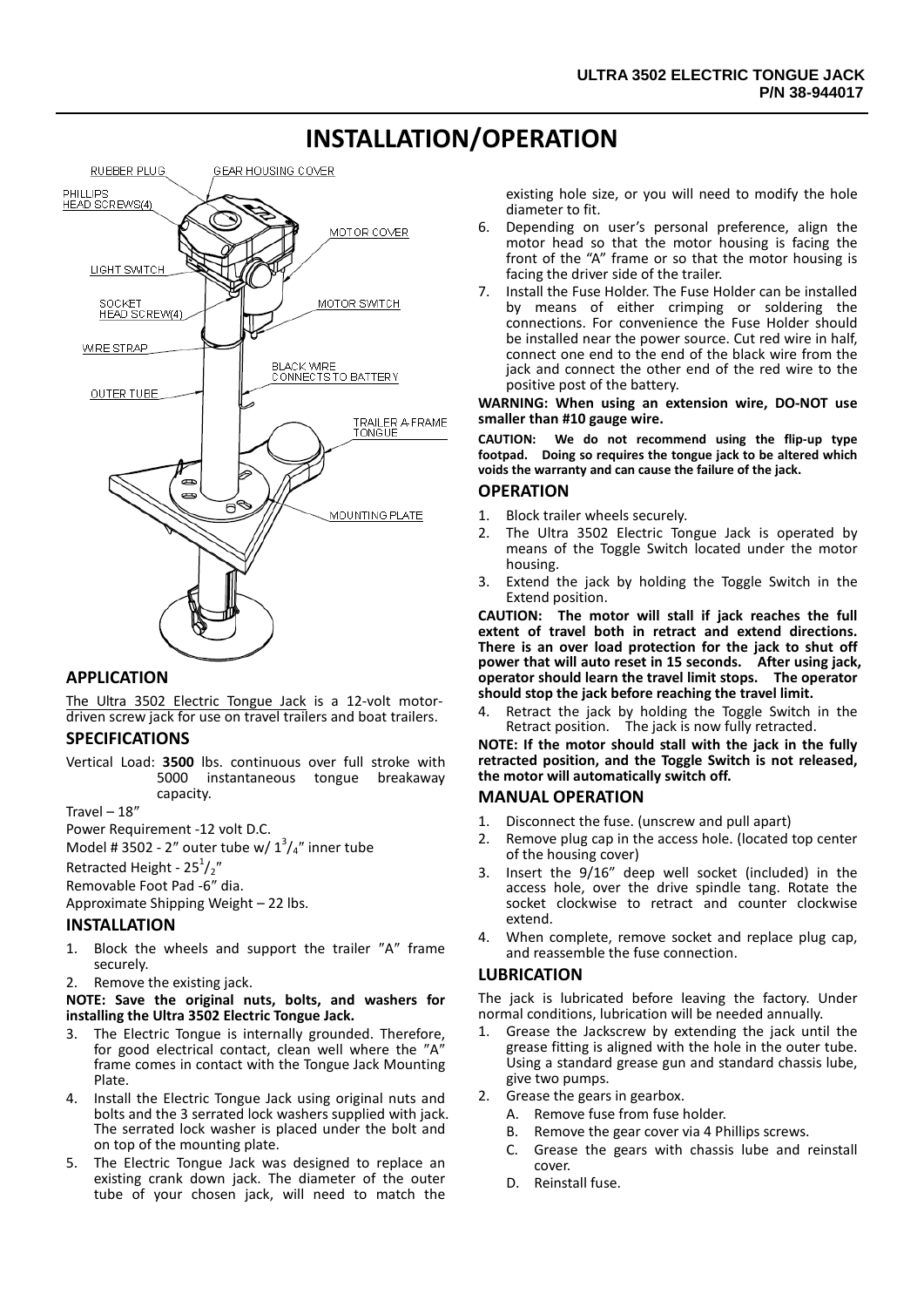

| <b>MOTOR EXPLODED VIEW</b> |  |  |  |  |
|----------------------------|--|--|--|--|
|----------------------------|--|--|--|--|

| No.            | Part No.  | <b>Description</b>        | Q'TY           |
|----------------|-----------|---------------------------|----------------|
| 1              | 38-751030 | <b>Gear Housing Cover</b> | 1              |
| $\overline{2}$ | 38-751148 | Bushing Ø17               | $\overline{2}$ |
| 3              | 38-751124 | Pinion Gear 12T           | $\mathbf 1$    |
| 4              | 38-751154 | Pinion Key 3x6            | $\mathbf 1$    |
| 5              | 38-751118 | Spur Gear                 | $\mathbf 1$    |
| 6              | 38-751152 | Nut M5                    | $\overline{2}$ |
| $\overline{7}$ | 38-101283 | <b>Circuit Breaker</b>    | $\mathbf{1}$   |
| 8              | 38-751046 | Grommet                   | 1              |
| 9              | 38-751040 | Motor                     | $\mathbf 1$    |
| 10             | 38-751037 | Motor Switch              | $\mathbf 1$    |
| 11             | 38-751047 | <b>Switch Housing</b>     | $\mathbf{1}$   |
| 12             | 38-751039 | Switch Boot               | $\mathbf{1}$   |
| 13             | 38-751060 | M4x8 Screw                | 6              |
| 14             | 38-751048 | <b>Motor Housing</b>      | $\mathbf 1$    |
| 15             | 38-751010 | M4x12 Screw               | 4              |
| 16             | 38-751018 | Bushing Ø9.5              | $\overline{2}$ |
| 17             | 38-751042 | Light                     | $\overline{2}$ |
| 18             | 38-751057 | Light Switch              | $\mathbf{1}$   |
| 19             | 38-751049 | <b>Main Gear Housing</b>  | $\mathbf{1}$   |
| 20             | 38-751123 | Thrust D Washer           | $\mathbf{1}$   |
| 21             | 38-751085 | Main Gear                 | $\mathbf{1}$   |
| 22             | 38-751080 | Lock Washer M4            | 8              |
| 23             | 38-751070 | M4x16 Screw               | 4              |
| 24             | 38-751114 | <b>Rubber Plug</b>        | 1              |

| NOT<br>오<br>노<br>NWO | Part No.  | <b>Description</b>       | Q'T |
|----------------------|-----------|--------------------------|-----|
|                      | 38-751167 | Socket 9/16" Deep Well / | 1   |
|                      |           | <b>Manual Override</b>   |     |
|                      | 38-751034 | 250V 30A Slow-Blow Fuse  |     |
|                      | 38-751035 | <b>Fuse Holder</b>       |     |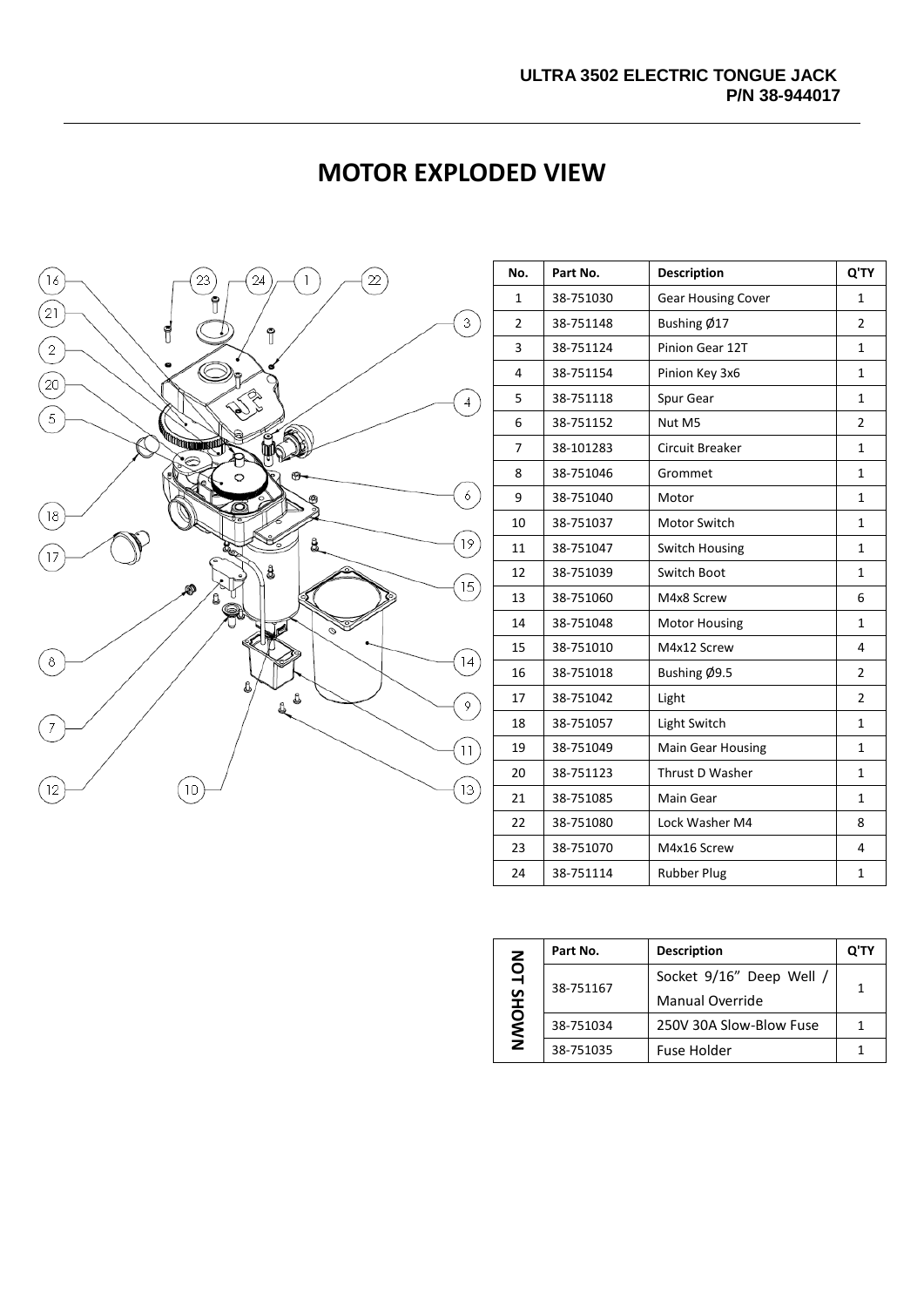| No.      | Part No.  | <b>Description</b>         | Q'TY |
|----------|-----------|----------------------------|------|
| 1        | 38-752010 | 2" Outer Tube              | 1    |
| $2(A-F)$ | 38-751160 | 1.75" Inner Tube Assembly  | 1    |
| 2A       | 38-751122 | Collar Hex Head            | 1    |
| 2B       | 38-752018 | <b>Retaining Pin</b>       | 1    |
| 2C       | 38-751121 | <b>Thrust Bearing</b>      | 1    |
| 2D       | 38-751138 | <b>Cotter Pin</b>          | 1    |
| 2E       | 38-751127 | Upper Pin                  | 1    |
| 2F       | 17-753230 | Grease Zerk 6-1.0mm        | 1    |
| 3        | 38-751100 | Footpad Standard 2" (3502) | 1    |
| 4        | 38-141023 | Wire Lock Pin              | 1    |
| 5        | 38-114452 | Serrated Washer            | 3    |

# **LOWER STEM ASSEMBLY EXPLODED VIEW**

38-751170 – Lower Stem Assembly (Includes #1 & #2)

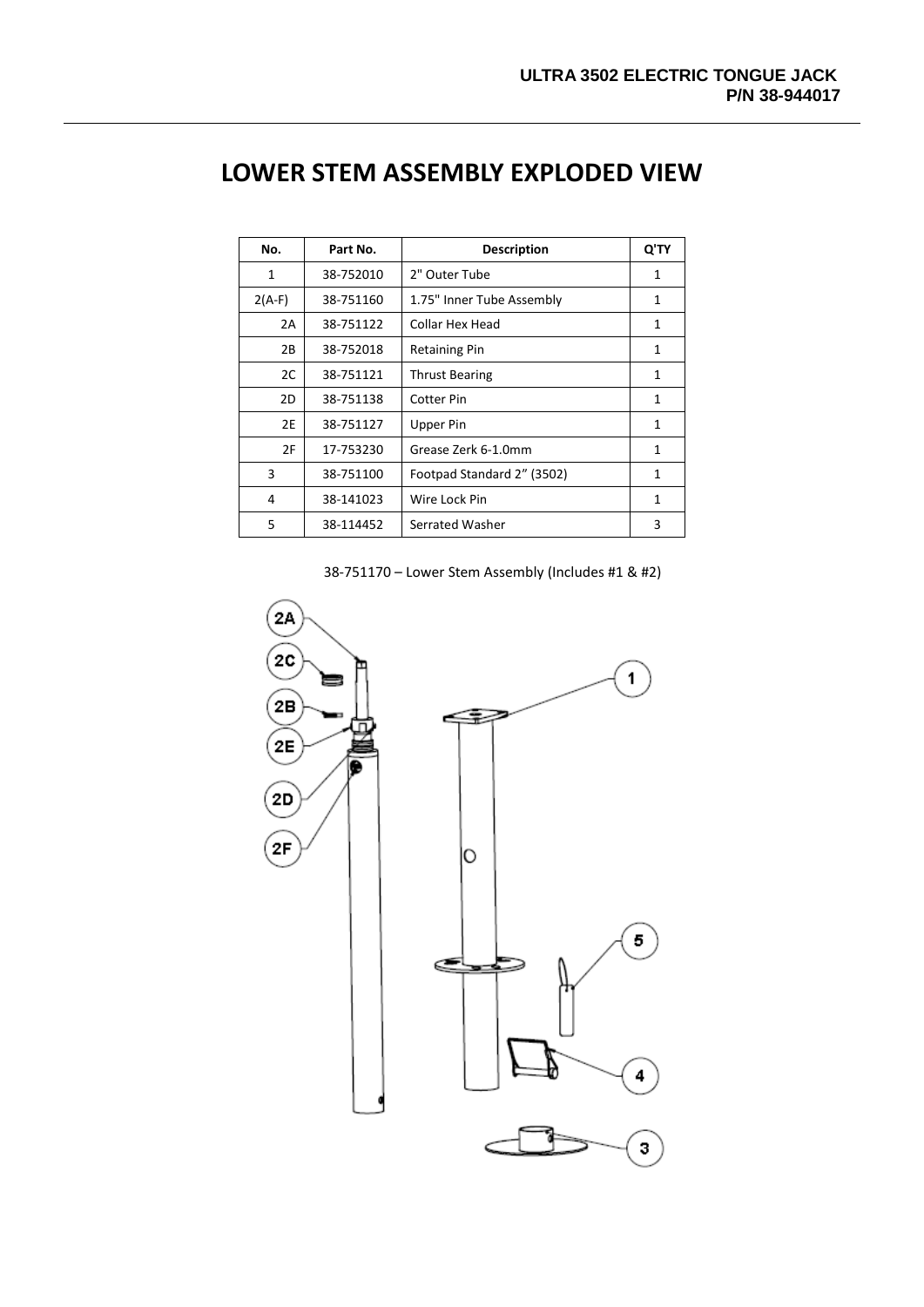**WIRING DIAGRAM**